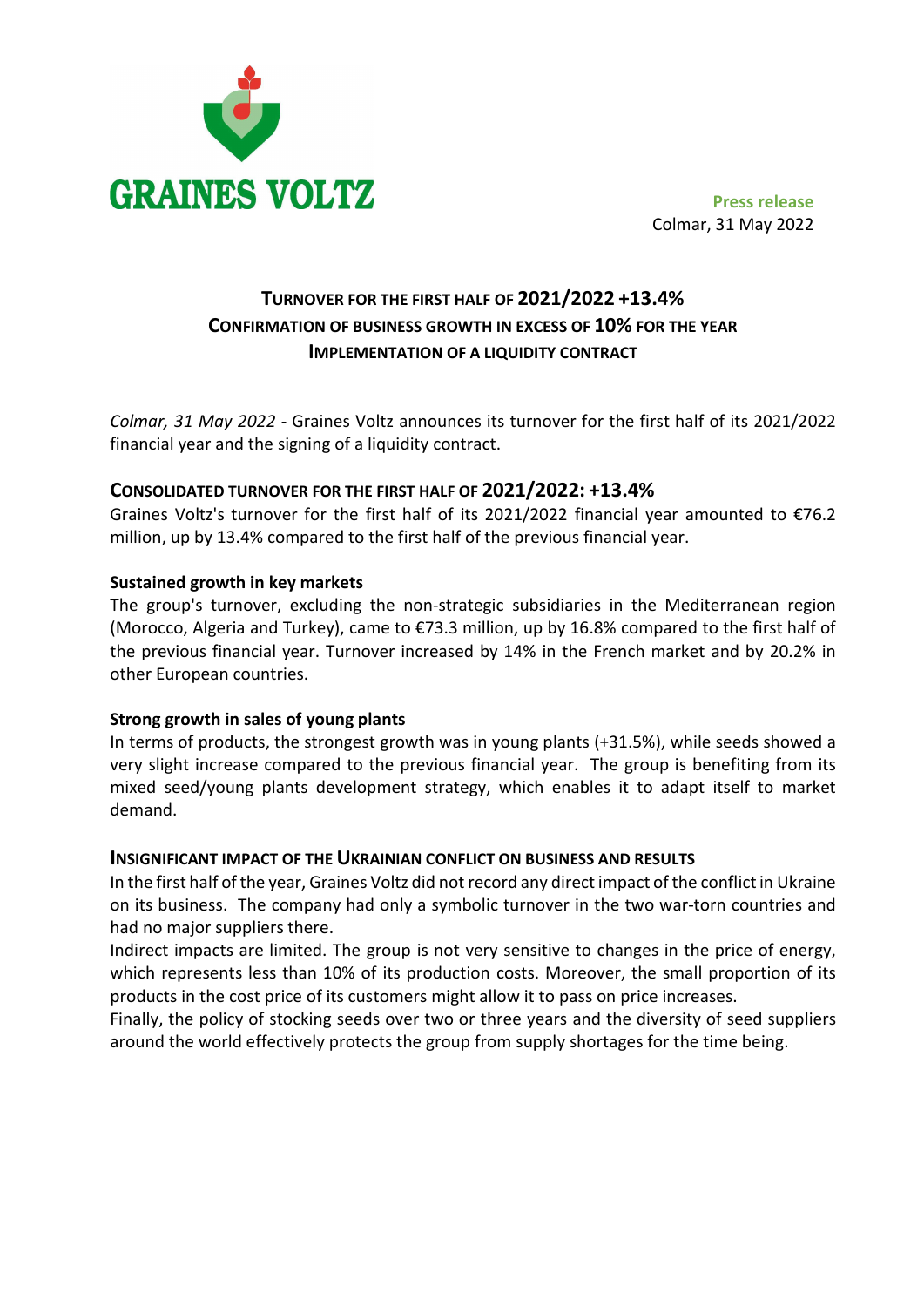

# CONFIRMATION OF THE OUTLOOK FOR THE YEAR

Given the level of activity recorded at the beginning of the 3rd quarter and the order book, the group confirms its objective of achieving an increase in turnover of more than 10% over the financial year.

### IMPLEMENTATION OF A LIQUIDITY CONTRACT WITH GILBERT DUPONT

Graines Voltz announces that on 23 May 2022 it entered into a liquidity contract with the brokerage firm GILBERT DUPONT in accordance with the Amafi charter, which will take effect on the morning of 1 June 2022.

This liquidity contract was concluded in accordance with the decision of the Financial Markets Authority n°2021-01 of 22 June 2021, applicable since 1 July 2021, introducing liquidity contracts on equity securities as an accepted market practice<sup>i</sup>.

For the implementation of this contract, the following means have been allocated to the liquidity account:

- 0 securities transferred
- 500,000 in cash

Commenting on this news, Serge Voltz, Chairman and CEO, said: "We have achieved a good 1er half-year, in line with our objectives, despite a difficult economic and geopolitical climate that is changing the structure of the demand. Thanks to the diversity of our product range, which is unique in Europe, and the fact that we manage our business as closely as possible to the markets and customers, giving priority to short distribution channels, we are in a position to adapt to this change and continue to capture growth.

Next event: 29 June 2022 after the close of trading - Results for the first half of the 2021/2022 financial year.

#### About Graines Voltz

Graines Voltz is one of the leading independent European distributors of seeds and young flower and vegetable plants.

A family group headed by its founder, Serge Voltz, Graines Voltz employs more than 470 people and has experienced strong growth since its creation in 1985. Its success is based on a very wide range of 33,000 references, unique on the European market in terms of diversity of varieties, intended for professionals in short circuits (market gardeners, horticulturists and local authorities).

An extremely rigorous organization enables it to identify varieties that meet new consumer expectations at a very early stage, to ensure total quality control and traceability and to deliver its products on a just-in-time basis.

As the leader in France, Graines Voltz is driven by growing consumer demand in Europe for diversified, high-quality plants from short distribution channels, and has the ambition to export its model to other countries. Germany, the largest market after France, is developing very rapidly.

Graines Voltz is listed on Euronext Paris (stock code: GRVO - FR0000065971). Graines Voltz shares are included in the CAC Small, CAC Mid & Small and CAC All Tradable indices.

For more information: www.graines-voltz.com.